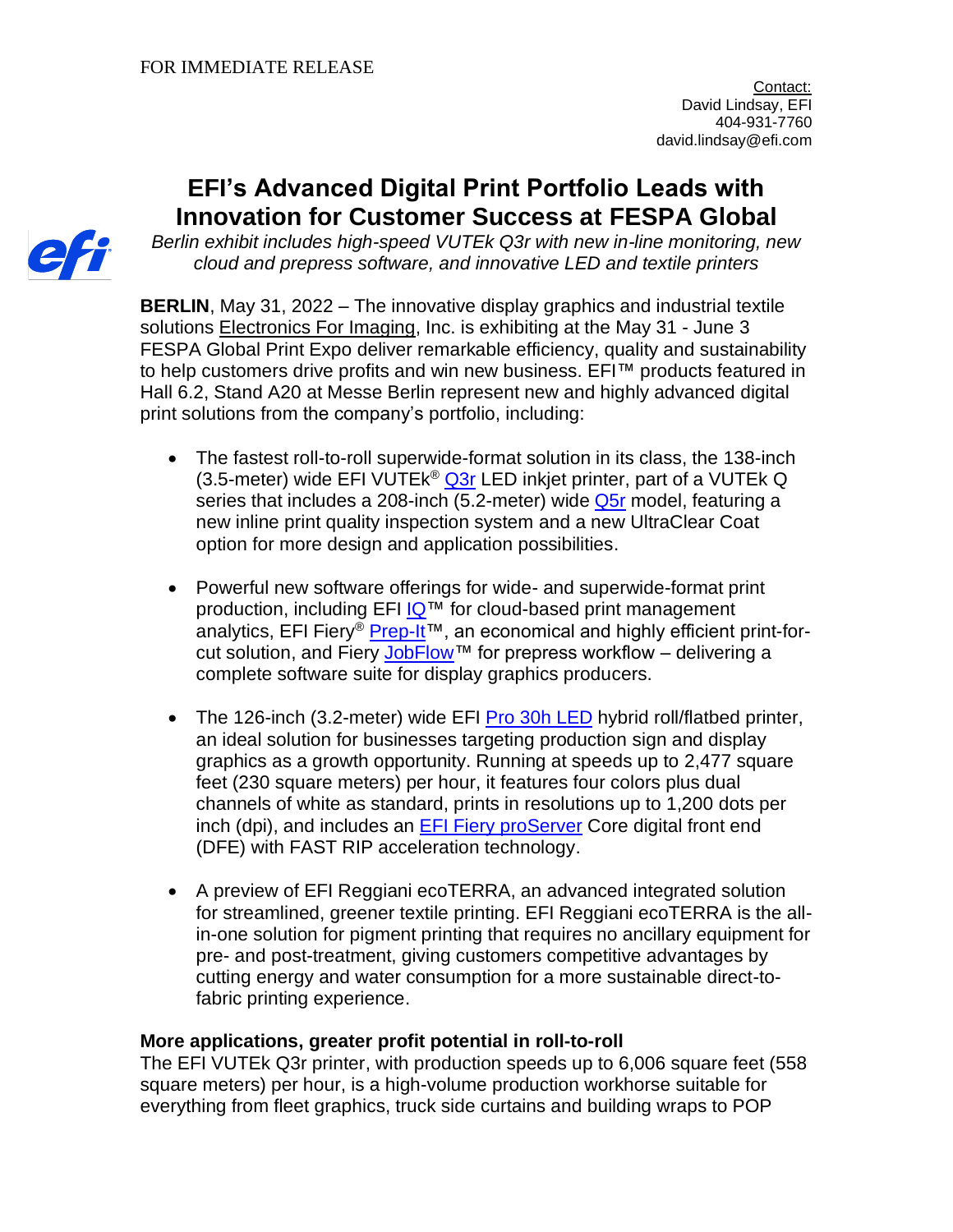signage, backlit and exhibition graphics, and window decorations with true resolutions up to 1,200 dpi, superior white ink printing performance in single- and multi-layer print modes, and the ability to print white and clear ink simultaneously. The new EFI UltraClear Coat option available for the VUTEk Q3r and other rollto-roll printers offers better resistance to abrasion and scratching, chemicals, weather damage/air pollution, and UV fading/yellowing. UltraClear Coat prints inline with a glossy or matte finish and selective or full flood options for protection or design enhancements.

Running on the FESPA show floor with a powerful Fiery proServer DFE, the VUTEk Q3r printer, as well as other EFI LED roll-to-roll solutions, open new opportunities in the décor market, as they are among the very few superwideformat inkjet printers to achieve Type II certification for wallcoverings without lamination or coating, based on The Wallcovering Association W-101 and ASTM F793 standards.

Display graphics providers can outperform competitors in high-end POP and other applications requiring superior imaging, thanks to the new InSpec inline print quality inspection option running on the VUTEk Q3r printer at FESPA. The InSpec system can identify nozzle out and media advance issues, color variations and printer adjustment issues, helping to ensure that customers truly and consistently deliver the best-quality graphics possible.

Along with the new InSpec offering, EFI LED roll-to-roll printers have an important and extensive range of productivity-enhancing options – including inline slitting and cutting, roll and tape collection, ID backprint, automated backlit printing, automated blockout printing and much more. As a result, print providers can drive faster throughput, creating finished work that comes off the printer cut to size, rolled and marked for a designated display location.

#### **Cloud and workflow innovation in display graphics**

New VUTEk Q3r and other new EFI LED printer purchases come with a one-year subscription to EFI IQ, a cloud solution that gives users more power to monitor production and printer utilization – including exact job-level consumable tracking data – to reduce downtime and reduce costs. As the only management program to have a direct connection to EFI printer data, IQ helps business leaders better manage their day-to-day production and make better, data-driven decisions on resource allocation and capacity optimization.

Another new production workflow offering at FESPA – EFI Fiery Prep-it software – is a powerful and cost-saving print-for-cut preparation solution available for use with any wide- or superwide-format DFE. Fiery Prep-it reduces the time needed to nest complex objects for wide-format printing by up to 90%, plus it reduces media usage by 10% or more compared with competing true-shape nesting solutions. And, with the media savings it generates, this affordable, effective software can pay for itself in as little as two months.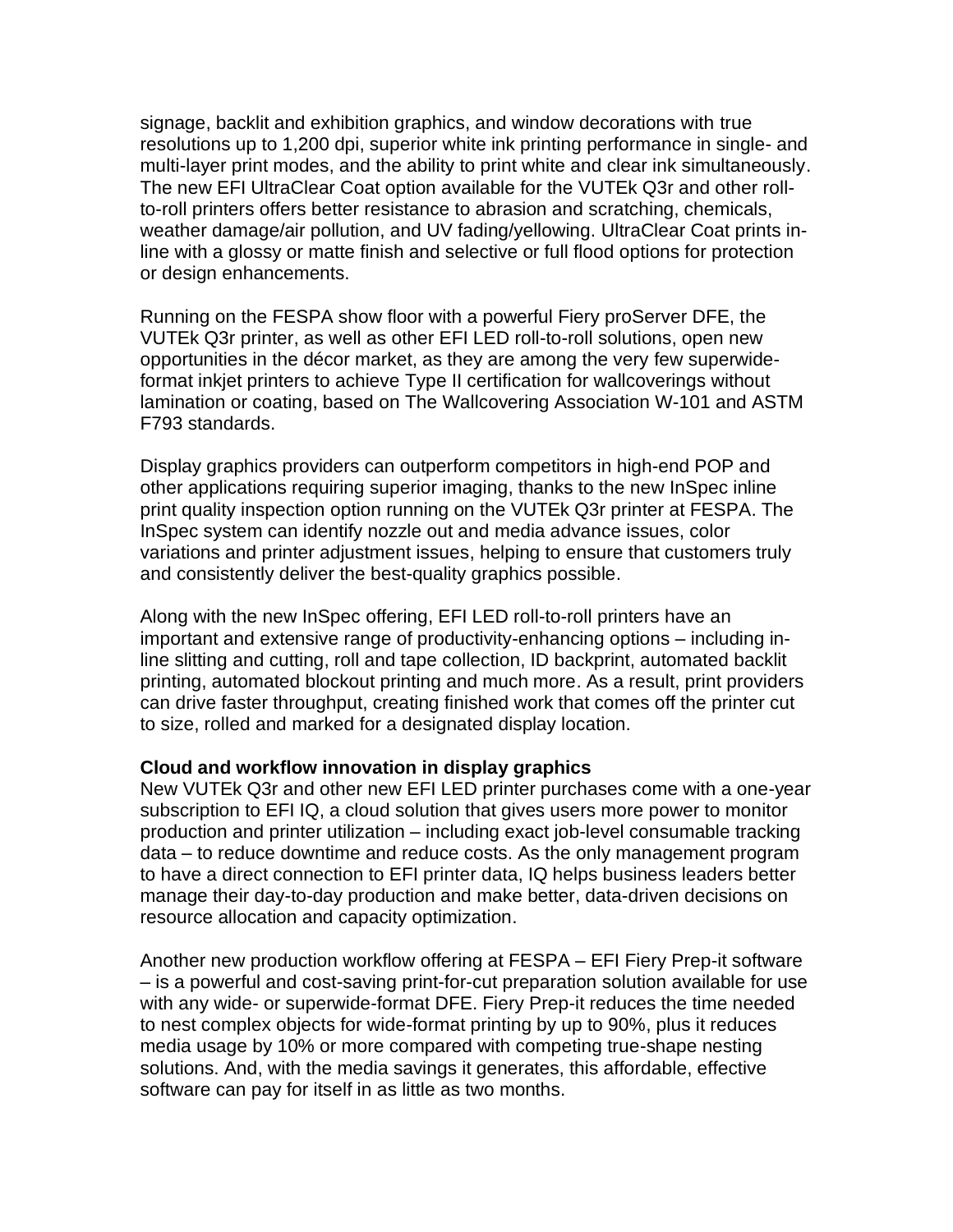EFI is also showing its new Fiery Impress<sup>™</sup> DFE – a solution designed for specialty inkjet equipment vendors, as well as for packaging companies and other manufacturers looking to add in-line variable or personalized print to their products. This affordable, turnkey DFE offers a flexible, complete and scalable workflow, expanding inkjet press capabilities while significantly shortening press manufacturers' development cycle time and costs using the world's leading DFE technology.

## **The gold standard in sustainable printing**

Digital textile printing is gaining steam as brands and consumers seek more sustainable solutions for textile production. The EFI Reggiani ecoTERRA printer making its debut at the exposition is the all-in-one solution for pigment printing that requires no ancillary equipment for pre- and post-treatment.

The ecoTERRA solution gives customers competitive advantages by dramatically cutting energy and water consumption in the overall digital textile printing process for a more-sustainable direct-to-fabric production experience. This eco-friendly, water-based offering delivers excellent wet- and dry-fastness properties, remarkable sharpness in detail, and extraordinarily high durability, while also yielding longer printhead life with reduced maintenance costs. Plus, thanks to ecoTERRA's enhanced polymerization and finishing unit, customers can deliver a softer hand feel to their digitally printed fabrics.

In addition, EFI Reggiani is demonstrating a new, proprietary analytics application to generate print production reports. The application measures and monitors EFI Reggiani printer and production data to increase efficiency and throughput. An advanced factory data integration version of the application will also be available for greater factory control.

EFI Reggiani is also enriching the digital manufacturing process using leadingedge Inèdit raster image processor and software technology for industrial inkjet textile printing, improving customers' experience through a sustainable and connected digital textile workflow that is being shown live at FESPA. Expo attendees can securely select their designs from Inèdit neoCatalog, create multiple color variants and streamline the workflow to the EFI Reggiani ecoTERRA printer, seeing the results live in the stand.

"EFI makes our customers' success our top priority, and our innovative digital print solutions portfolio – especially the products at our largest European tradeshow exhibit of the year – address businesses' critical needs to drive quality, versatility, productivity and sustainability," said EFI VP of Worldwide Marketing Ken Hanulec. "The leading-edge innovations we brought to Berlin create valuable opportunities for display graphics and textile companies to differentiate themselves, increase their margins and grow."